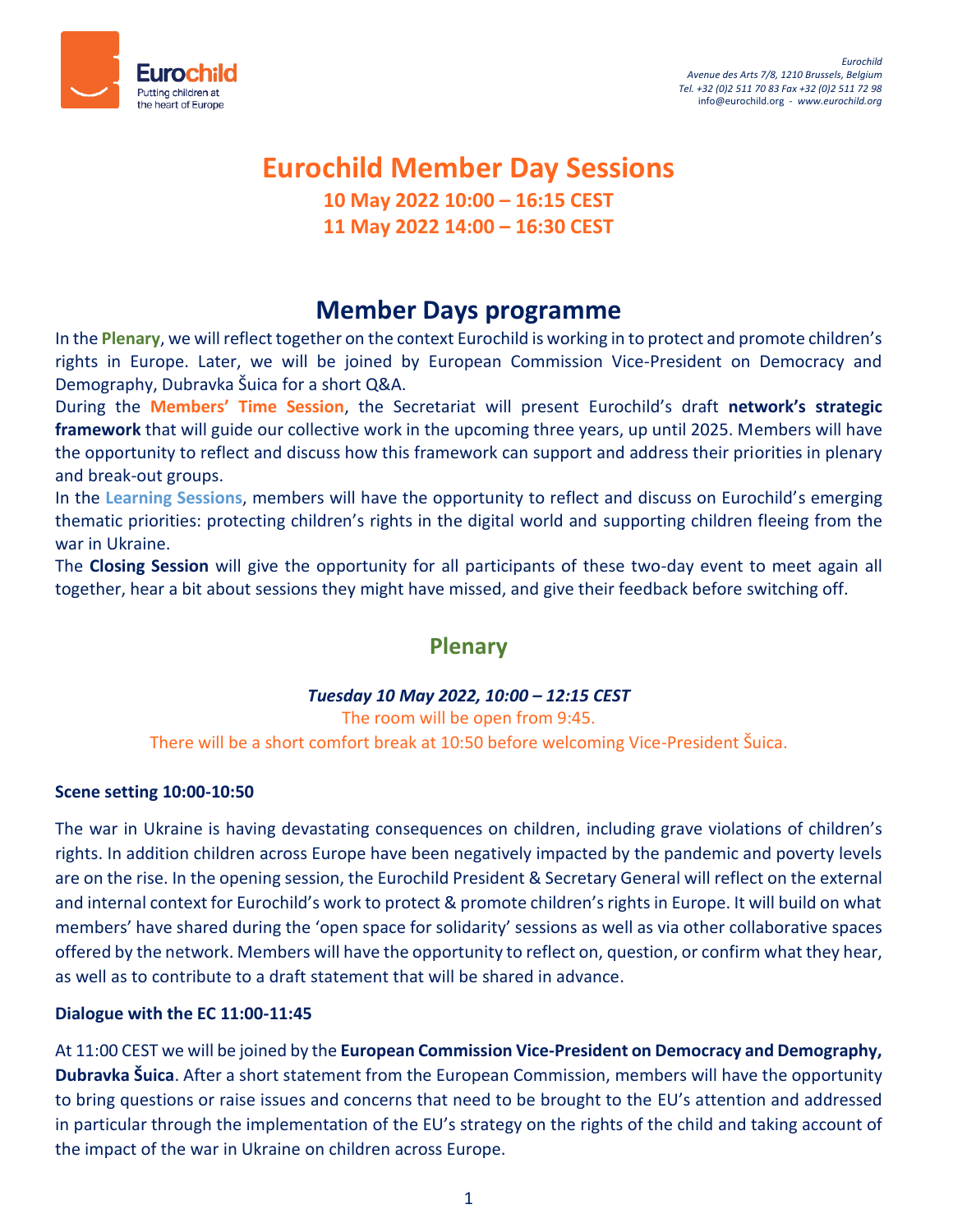

## **Give space to the Eurochild community 11:45-12:15**

Introduce a tool to allow members to exchange information on projects they are engaged in & brief sharing.

#### **Facilitators:**

Katharina Moser, Moderator

#### **Speakers**:

Marie-Louise Coleiro Preca, Eurochild's President Jana Hainsworth, Eurochild's Secretary General Dubravka Šuica, European Commission Vice-President on Democracy and Demography

## \*\*\*\*\*\*\*\*\*\*\*\*\*

# **Members' Time Session**

## *Tuesday 10 May 2022, 13:45 – 16:15 CEST*

The room will be open from 13:30. The session includes plenary & break-out groups, with comfort breaks.

# *Shaping Eurochild's future – discussions on strategic framework*

In this session, the Secretariat will present Eurochild's draft **network's strategic framework** that will guide our collective work in the upcoming three years, up until 2025. This document explains the proposed four overarching goals and objectives, as well as our theory of change and decision-making framework. Members will have the opportunity to reflect and discuss how this framework can support and address their priorities in plenary and break-out groups. These discussions will inform the final strategic framework & implementation plan for adoption by members at the Extraordinary General Assembly in November.

#### **Resources:**

[Eurochild Strategic Framework 2022-25](https://eurochild.org/uploads/2022/04/Eurochild-Strategic-Framework-2022-25.pdf)

**Facilitators:**

Katharina Moser, Moderator

**Speakers**:

Jana Hainsworth, Secretary General Eurochild

## \*\*\*\*\*\*\*\*\*\*\*\*\*

# **Shaping Eurochild's Future – Parallel Sessions on Emerging Thematic Priorities**

## *Wednesday 11 May 2022, 14:00 – 16:00 CEST*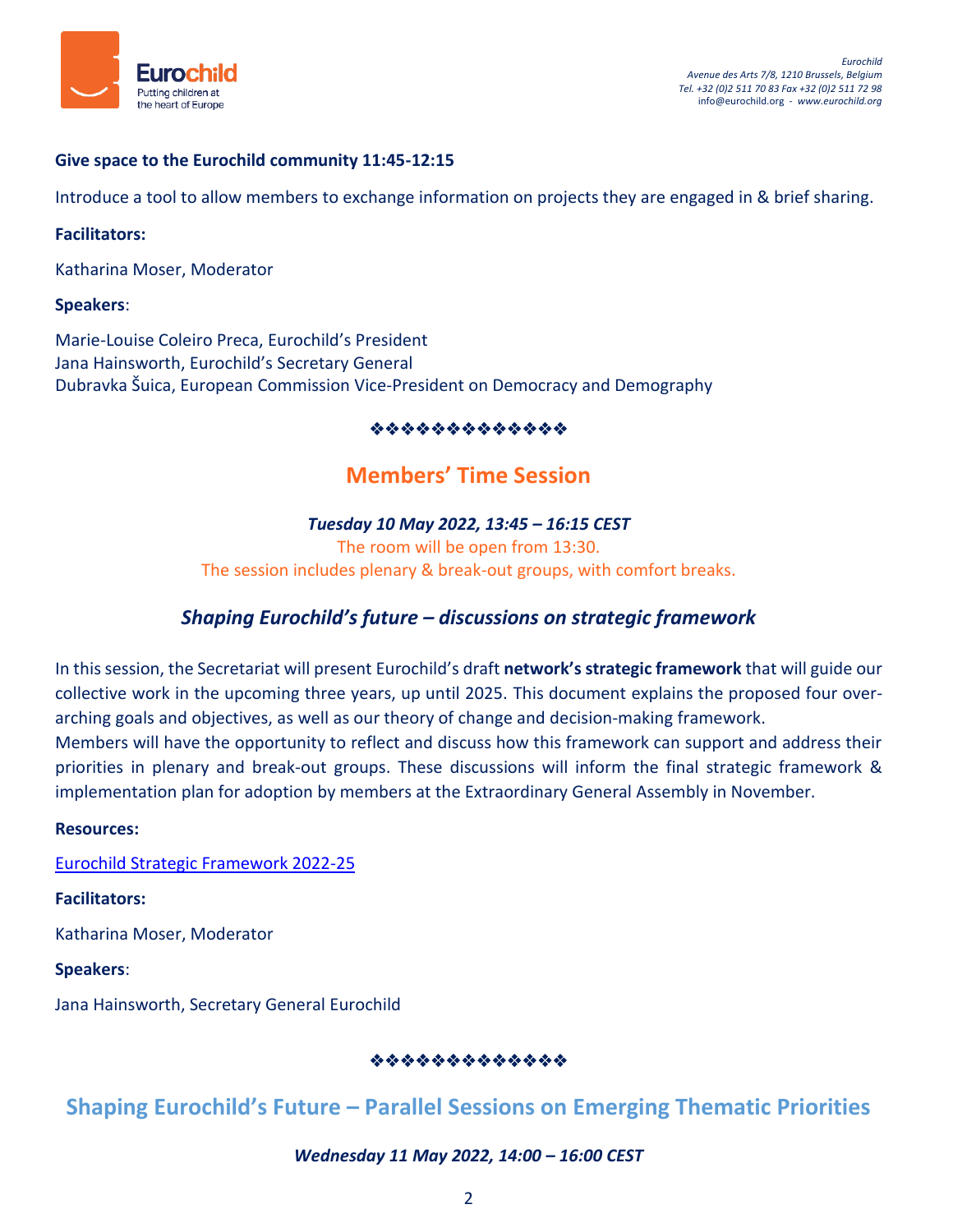

## The room will open at 13:30.

# *Parallel session 1: Protecting children's rights in the digital world*

Childhood today is lived online and offline seamlessly and simultaneously. In the EU, **one in five users of digital services is a child, but the digital world was built on the premise that online, everyone is equal, meaning that everyone is treated as an adult**. This leaves children to explore the online world without the rights and protections to which they are due. Instead, the digital world should be a place where children's rights are embedded and upheld by design and default.

During the workshop, "Protecting Children's Rights in the Digital World", we will introduce some of the wide variety of emerging risks for children online and how these risks are coded into the online world.

We will also talk through the important opportunities for legislation and regulation to bring their online rights and protections up to par with those they enjoy in their offline lives. In parallel, we will identify opportunities where the Eurochild membership can have an impact for children.

The final part of the workshop will **present a Child Online Safety Toolkit** designed to guide legislators to implement international standards on child online protection - including the Sustainable Development Goals, UN Secretary General's Roadmap for Digital Cooperation, and UNCRC General Comment No. 25 on children's rights in the digital environment.

The toolkit presentation will be followed by a discussion on how this can be implemented at the national level, with opportunities to share experiences, best practise, and ideas for advocacy.

## **Speakers**:

5 Rights Foundation

Eurochild Secretariat – Sarah Abitbol, Mieke Schuurman

## \*\*\*\*\*\*\*\*\*\*\*\*\*

## *Parallel session 2: Children on the move - how can we support children fleeing Ukraine?*

The invasion of Ukraine is devastating the lives of the country's 7.5 million children. Over 2.5 million of them have fled Ukraine, some with their families, their wider community, with strangers, and others all by themselves. Countries across Europe, particularly in the neighbouring region, are doing their utmost through concerted civil society and citizen-led initiatives, and official government bodies, to ensure the rights and protection of these children. Eurochild members are at the forefront of these efforts.

In this workshop, we will be joined by [Child Circle,](http://www.childcircle.eu/) a centre of expertise on EU child rights and child protection policy, with a focus on children in migration and child victims of violence. Child Circle has been collaborating with Eurochild and UNICEF ECARO on a discussion paper highlighting priority issues that face unaccompanied and separated children fleeing Ukraine and arriving in the EU.

The paper is connected to an urgent mapping Eurochild has carried out with UNICEF on the legal and policy frameworks for children deprived of parental care and/or unaccompanied and separated children arriving